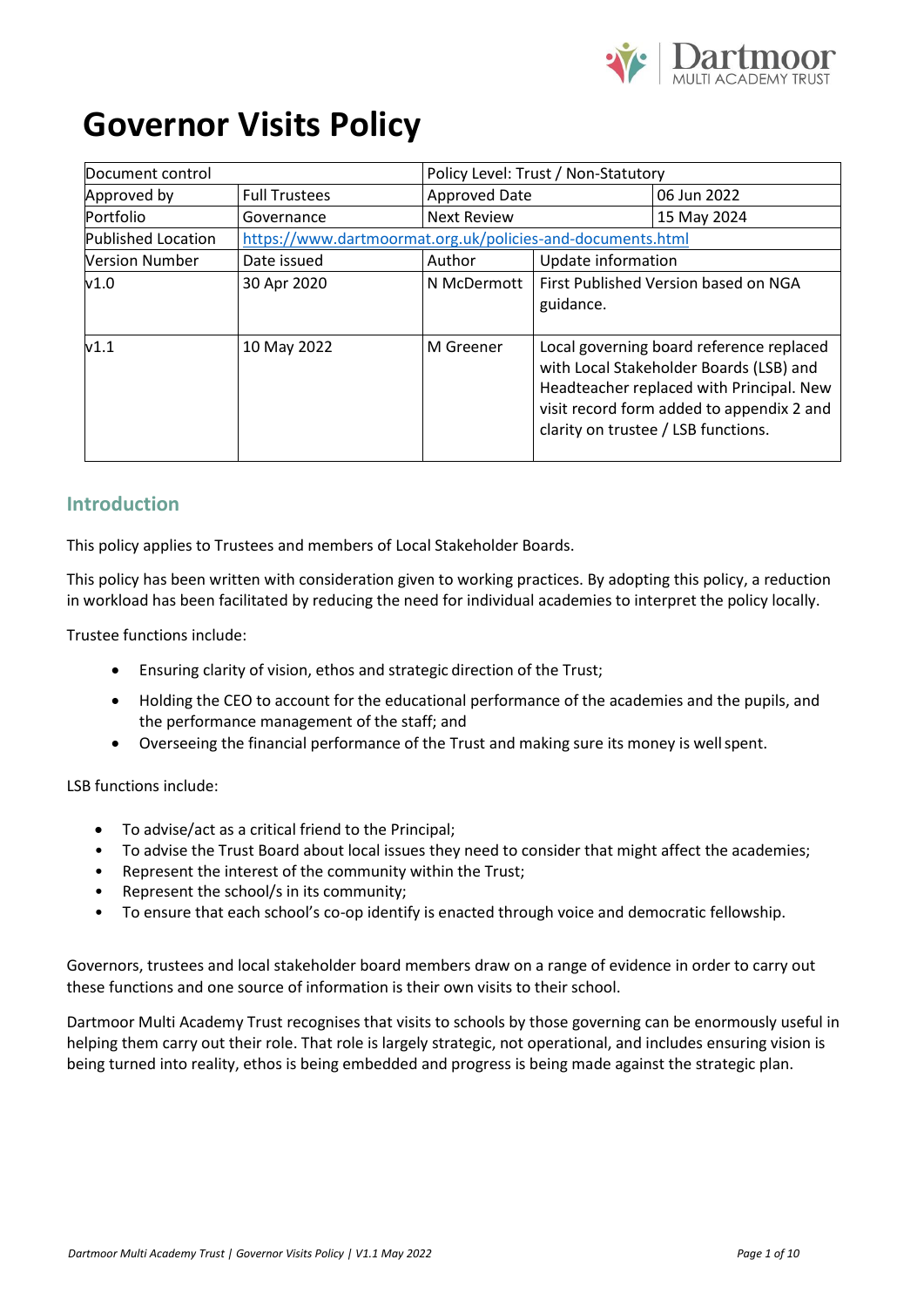

School visits are an element of one of the National Governance Association's [eight elements of](http://www.nga.org.uk/Guidance/Workings-Of-The-Governing-Body/Governance-Tools/Eight-Elements-of-Effective-Governance.aspx) [effective](http://www.nga.org.uk/Guidance/Workings-Of-The-Governing-Body/Governance-Tools/Eight-Elements-of-Effective-Governance.aspx) [governance:](http://www.nga.org.uk/Guidance/Workings-Of-The-Governing-Body/Governance-Tools/Eight-Elements-of-Effective-Governance.aspx) knowing the school. There are numerous waysthose governing can know their school or schools, for example, through receiving feedback from the principal, and seeking the views of parents, staff, and pupils. However, actually visiting the school in person provides a valuable insight into how the school operates as well as an opportunity to put other information in context. A well-planned programme of visits forms an important element of the governing board's strategic role.

While Ofsted's inspection handbook makes no explicit reference to governors, trustees or local stakeholder board members visiting their schools, inspectors will be looking for evidence of how well governing boards know their school and learning from visits can form an important part of this. When speaking to inspectors, those governing should be confident about what they are doing in visiting the school – and confident in why they are not engaging in operational activities.

Even those who are familiar with the school as staff or parents will find school visits important for developing their knowledge of the school from a governance perspective. It also has less obvious benefits, such as helping to build positive relationships with staff and demonstrating commitment to the school.

This policy applies to school visits made for the purpose of governance and not to visits to the school site that individual may make in other capacities e.g. as parents or members ofstaff.

#### **Setting expectations for visits**

Every visit should have a clear, prearranged focus. This is important because it helps those governing use their time, as well as that of school staff, productively. The focus of the visit will generally relate to the local stakeholder board's monitoring of the school strategy or to developing a rounded understanding of the school's strengths and weaknesses.

In most cases, the visit should link to objectives and targets set out in the Academy Improvement Plan.

Visits should involve the member of staff responsible for the objective or target meeting with the member of the governing board in order to provide background information and context, showing the initiative in action, and if possible providing the opportunity for them to speak to children or staff members who are affected by it.

Examples of what a visit could focus on include:

- Monitoring the implementation of a particular policy for example safeguarding, homework, lesson planning
- Reviewing the pupil outcomes of the ring-fenced funding spend (pupil premium / COVID catch-up, sports premium)
- Gaining an understanding of how a particular issue (e.g. provision of ICT, boys' achievement, literacy) is dealt with on a day-to-day basis
- Reviewing the designed pupil/staff schemas and understanding which groups are under represented and why and what can be done to address this

During any visit to the school it is important to remember that the role of those governing is strategic, not operational. Visits by members of the local stakeholder board should not be confused with inspections.

For example, if the focus of the visit is the Safeguarding policy, acceptable activities would be to seek an understanding of how the policy is managed, how staff are made aware of the policy, about any issues and how they have been dealt with, what lessons have been learned when things go wrong, how safeguarding is monitored and how the findings are acted upon.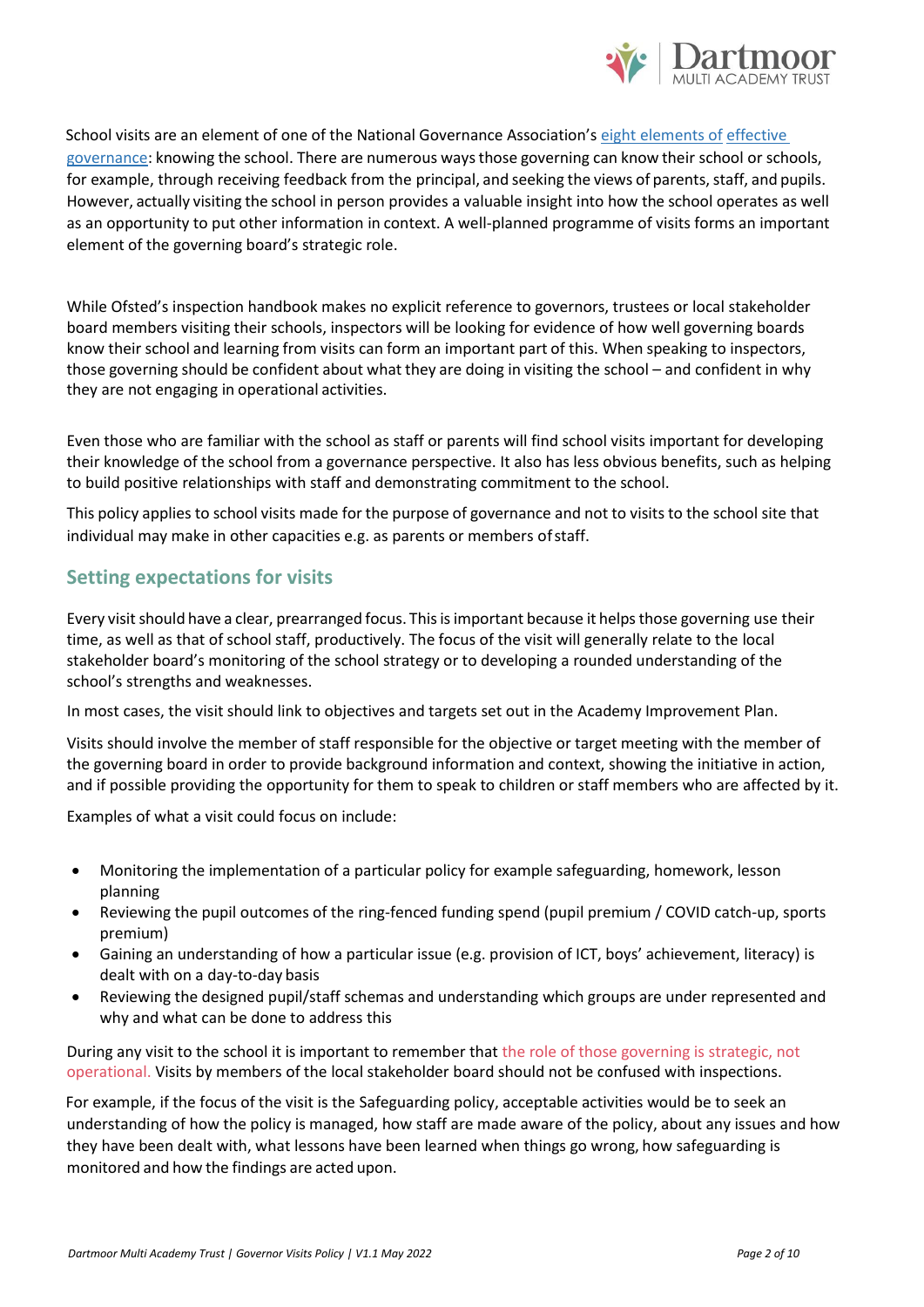

Most of the time, school visits will have a key focus on the local stakeholder boards monitoring role, but there are some occasions where this won't necessarily always be the case. For example, a new member of the local stakeholder may 'tour' the school as part of their induction or those governing may attend a parents' evening as a means of engaging with parents. If the school has parent or pupil councils, it can be useful for members of the local stakeholder board to meet with these groups or sit in onmeetings.

# **A common pitfall: "I'm here to observe the lesson"**

It can be easy to fall into the trap of referring to a school visit as a chance to "observe" teaching and learning – but doing so could cause unnecessary confusion and stress. "Lesson observation" has a specific meaning in a school context: it is an activity undertaken by school leaders in order to collect evidence about teachers' performance forthe purposes of appraisal. Thisis, of course, a professional task and should be carried out by the principal or appropriate linemanagers.

Most members of local stakeholder boards do not have the expertise to do this and, even if they do, it is not within their remit – it is the responsibility of the Quality of Education Trust Board Committees to monitor standards with contribution from local stakeholder board members.

It is important for those governing to avoid giving the impression that they are there to judge or inspect teachers' performance. As the *[Governance Handbook](https://www.gov.uk/government/publications/governance-handbook)* states:

*"Governors are not inspectors and it is not their role to assess the quality or method of teaching or extent of learning".*

## **How often should governors visit?**

The *[Governance Handbook](https://www.gov.uk/government/publications/governance-handbook)* states, those visiting "*should make sure they do not interfere in the day- to-day running of the school*".

The Dartmoor Multi Academy Trust follows the NGA recommendation that:

- each individual local stakeholder board member visits a school at least once a year, and;
- each school should be visited a minimum of once a term by at least one member of the Local Stakeholder board.

Visit windows for the whole academic year are shared with meeting dates and visit dates should be planned with the Principal to ensure the schedule is sustainable and pragmatic. In clusters, visits should ensure all schools are represented but there is no expectation that *all* local members visit *all* the schools.

Each school within the trust will receive at least one annual visit from a trustee. As well as providing the MAT board with greater visibility within its schools, school visits will also give trustees valuable insight in to the implementation of the MAT wide vision and strategy and provide assurances governance arrangements are effective.

Individuals may also spend time in school in a non-governance capacity. Parent governors, trustees or local stakeholder members will visit the school in relation to their child's education, staff governors for their jobs, and other local stakeholder board members may volunteer in the schools in other ways (such as listening to children read). Governors acknowledge that these roles are separate from that of governing and are clear about when they are visiting in a governance capacity.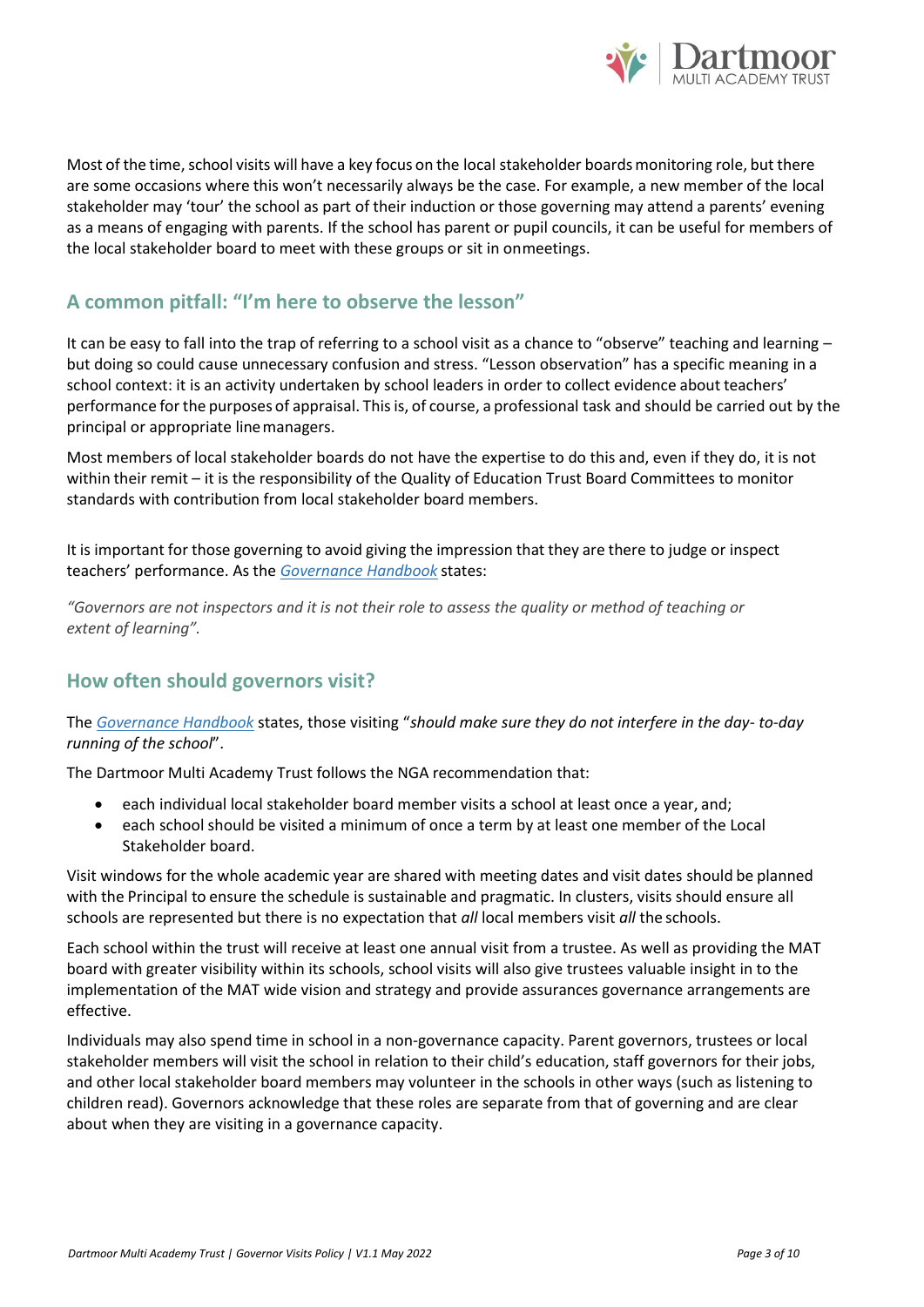

# **What should Governors do on a visit?**

Governors, trustees and local stakeholder board members do not have the right to visit the school unannounced and it is vital to plan school visits in advance, especially if they involve visiting classrooms. Visits should be part of a planned programme agreed by the whole local stakeholder board and linking to the school strategy. Having a clear protocol in place that is understood by all ensures a disproportionate amount of time isn't spent planning each visit.

Each member of staff who will be involved in the visit should also know the purpose of the visit and what to expect. This should be coordinated directly through the headteacher who will confirm details of the visit with the staff member themselves.

All governors will be expected to follow the Trust's code of conduct and any schoolspecific of conduct. Governors should also be aware of the school's safeguarding procedures and report any concernsto a member of staff. Inappropriate behaviour should be reported to a member ofstaff.

#### **Are visits to classrooms needed?**

This guidance is primarily based on schools visits where a member of the local stakeholder board is'hosted' by a senior or middle leader, perhaps to discuss directly with them a specific area or school responsibility or to see how agreed improvement plans are being implemented. However where agreed, a visit to a classroom may still be in order, not to observe lessons, but as a means of assisting governors to get to know their school in the broader sense.

Examples could include getting to know the school's behaviour policy in action, or a visit specifically focused on the strategic priorities around the developments of premises and resources e.g. establishing that all the pupils can actually fit into the classroom and are adequately resourced.

## **Reviewing school visits**

After each visit, governors should reflect on the information learned from the visits and share at the next local stakeholder board meeting, as well as more generally on an annual basis. Areas to consider include:

- Are our visits proving useful?
- What benefits, particularly unexpected benefits, have come from our visits?
- Are we better informed and enabled to make sensible decisions?
- Is there anything we need to change about how visits are conducted, taking into account feedback from school staff?
- What should I do if I have concerns about staff?

Those governing should have the opportunity to discuss the visit, including any concerns, with the principal immediately or soon after the visit.

The 'Governor Visit Report' (Appendix 1) should be completed after each visit. A draft will be shared with the principal for them to add their feedback with a final version will be included in the papers for discussion in the next local stakeholder board meeting.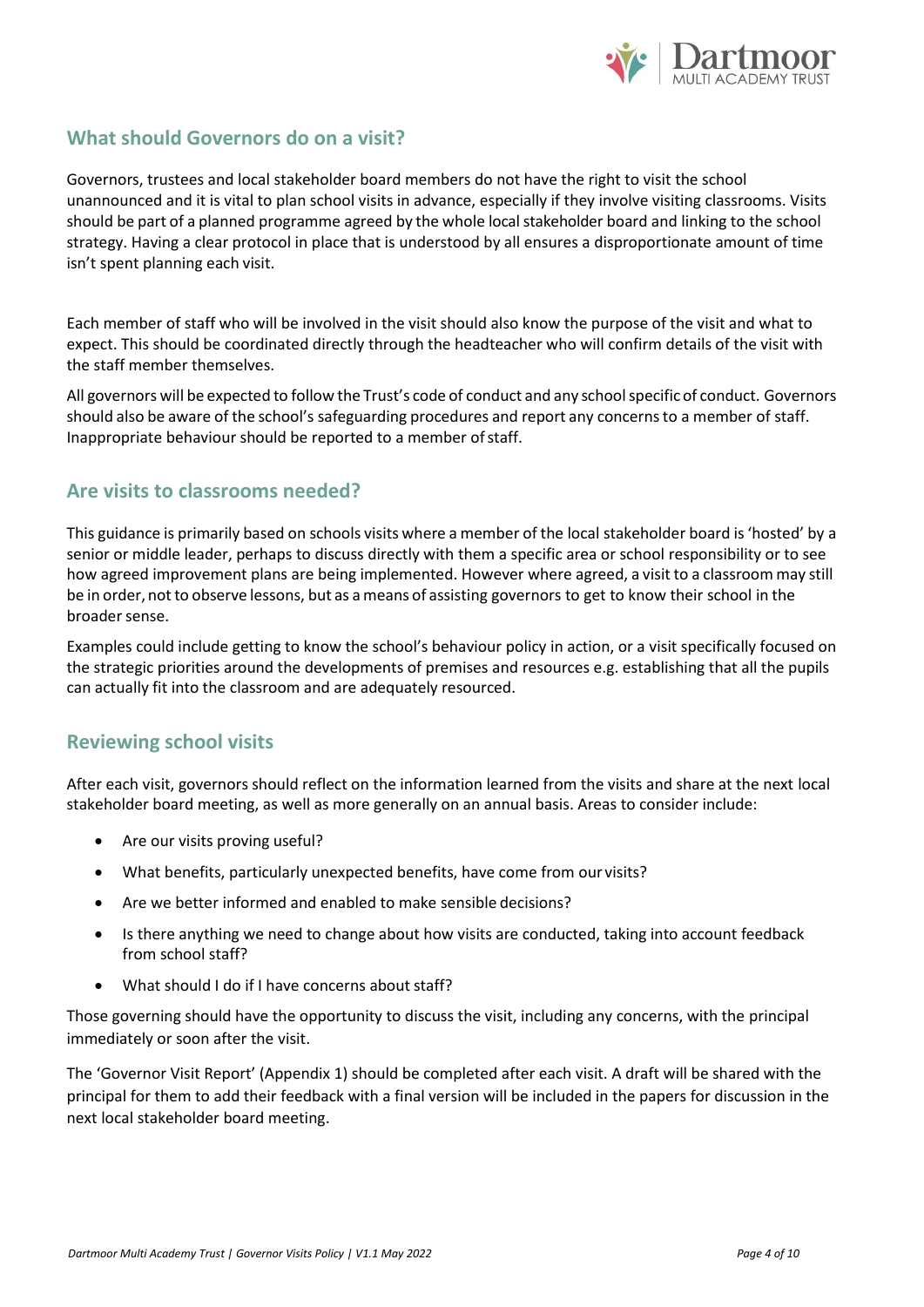

# **Confidentiality**

Confidentiality should be adhered to regarding visits. Commentsshould be limited to the principal or senior or middle leader with who the visit was arranged but not with other staff or with parents. Individual children or staff members (other than the member of staff involved with the visit) should not be identified in school visit reports.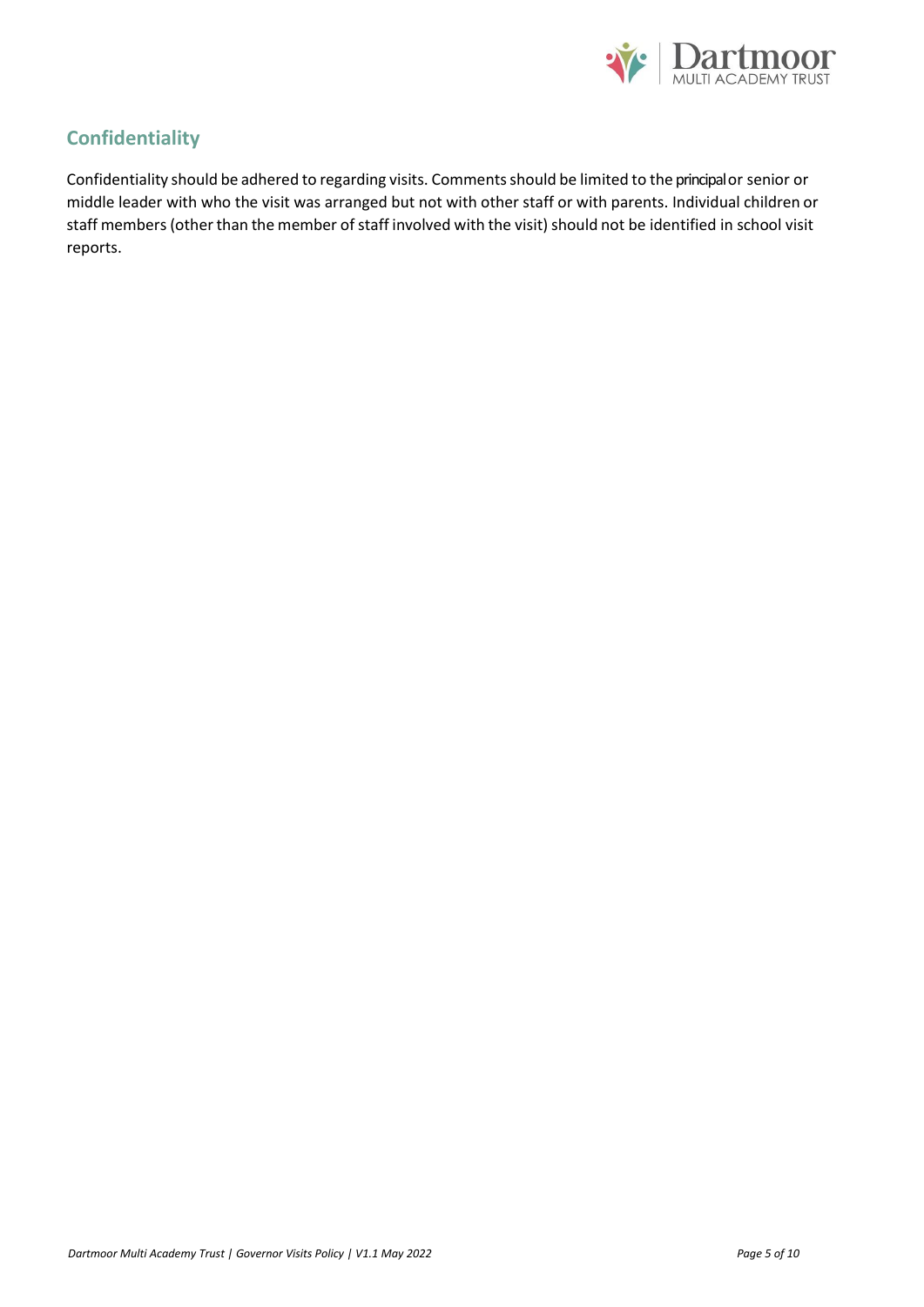

# Do's and Don'ts

A guide to what those governing should and shouldn't do before, during, and after a school visit.

|               | <b>Do</b>    |                                                                                                                                                                                                                                                                                                             | Don't                                                                                                                                                                                                                                                                                               |  |  |
|---------------|--------------|-------------------------------------------------------------------------------------------------------------------------------------------------------------------------------------------------------------------------------------------------------------------------------------------------------------|-----------------------------------------------------------------------------------------------------------------------------------------------------------------------------------------------------------------------------------------------------------------------------------------------------|--|--|
| <b>Before</b> | $\checkmark$ | Discuss the visit at a local stakeholder board<br>meeting, including identifying a clear purpose. (It<br>can be useful to think of the stakeholder board as<br>'commissioning' the visit and delegating<br>responsibility for carrying it out to individual<br>governor(s).)                                | × Turn up unannounced.<br>x Approach staff directly without the approval of the<br>principal                                                                                                                                                                                                        |  |  |
|               | $\checkmark$ | Arrange a mutually convenient time, avoiding<br>sensitive times such as exam or assessment<br>periods.                                                                                                                                                                                                      |                                                                                                                                                                                                                                                                                                     |  |  |
|               | $\checkmark$ | Discuss the visit with the principal and ensure<br>that any member of staff who will be involved in<br>the visit understands the arrangements.                                                                                                                                                              |                                                                                                                                                                                                                                                                                                     |  |  |
|               | ✓            | Present yourself in a way which matches the<br>professionalism expected of school staff.                                                                                                                                                                                                                    | × Don't turn up in shorts, immodest shirt, flip flops                                                                                                                                                                                                                                               |  |  |
|               | ✓            | Report to reception and follow procedures for<br>visitors - even those familiar with the school<br>should do this.<br>Only enter classrooms and other areas of the<br>school - including the staffroom - following<br>invitation by a member of staff.                                                      | x Give the impression that you are reviewing, for<br>example by using a clipboard or making notes while<br>visiting a classroom.<br><sup>×</sup> Assume a different role to that agreed; parents and<br>education professionals, in particular, should be<br>mindful not to stray into these roles. |  |  |
|               | ✓            |                                                                                                                                                                                                                                                                                                             |                                                                                                                                                                                                                                                                                                     |  |  |
| <b>During</b> | ✓            | Keep to the role agreed; only talk to students if<br>invited to do so by the teacher                                                                                                                                                                                                                        | × Express personal opinions if pressed on a controversial<br>issue - individuals should keep in mind that they are<br>representing the governing board as a whole.                                                                                                                                  |  |  |
|               | $\checkmark$ | Be flexible if something urgent crops up which<br>means the arranged tasks cannot take place-<br>always keep in mind that the education of the<br>students is of overriding importance.                                                                                                                     | $\times$ Make assumptions – always ask for explanations of<br>anything not understood at an appropriate time when<br>it will not interrupt pupils' learning (this may be in<br>conversation with the class teacher after the lesson or<br>with the headteacher at the end of the visit).            |  |  |
|               | ✓            | Be courteous and professional throughout the<br>visit, including thanking members of staff before<br>leaving.                                                                                                                                                                                               | × Check on the progress of individual children, including<br>your own.                                                                                                                                                                                                                              |  |  |
|               |              |                                                                                                                                                                                                                                                                                                             | x Walk around the school unaccompanied or put<br>yourself in situations where you are likely to be<br>unaccompanied with pupils.                                                                                                                                                                    |  |  |
|               | ✓            | Share any concerns, however trivial, with the<br>chair and the principal.                                                                                                                                                                                                                                   | × Make comments regarding the teacher's conduct of<br>the lesson or individual students.                                                                                                                                                                                                            |  |  |
| After         | $\checkmark$ | Complete a short visit report using a form in<br>annex 2; a draft should be shared with any<br>relevant members of staff and the principal, then<br>taking their comments into account a final<br>written report should be prepared and given to<br>the local stakeholder board before the next<br>meeting. | ×<br>Refer to individual teachers or students in your report,<br>even in a positive light.<br>×<br>Gossip about your visit - what you have seen should<br>be treated with the same level of confidentiality as<br>any other stakeholder board business.                                             |  |  |
|               |              | Ensure that school visits are an agenda item at<br>the local stakeholder board meeting and that any<br>findings are discussed                                                                                                                                                                               |                                                                                                                                                                                                                                                                                                     |  |  |
|               |              | Send a thank you email to those that contributed<br>to the success of the visit.                                                                                                                                                                                                                            |                                                                                                                                                                                                                                                                                                     |  |  |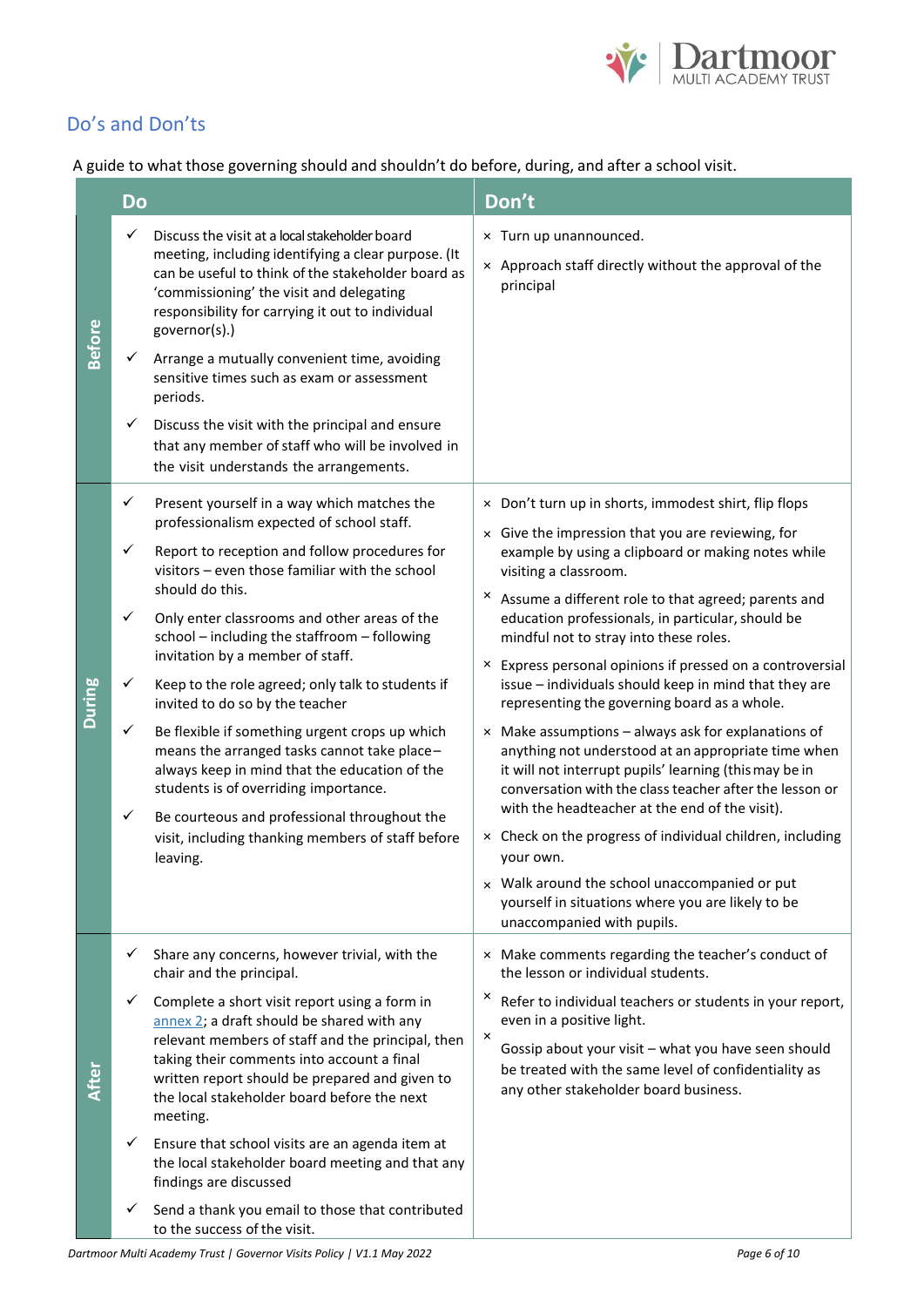

# **ANNEX 2: Governor Visit Report**



# **LSB Governor Visit Record**

| School Completing visit | <b>Monitoring area:</b> |  |
|-------------------------|-------------------------|--|
| for:                    |                         |  |
| Name of Governor(s)     | Date of visit:          |  |
| present:                | Length of visit:        |  |

| <b>Purpose of visit:</b> |  |  |
|--------------------------|--|--|
|                          |  |  |
|                          |  |  |
|                          |  |  |
|                          |  |  |
|                          |  |  |

| Outstanding actions from previous visit:                                                   | Actions carried forward to next visit (with agreed |
|--------------------------------------------------------------------------------------------|----------------------------------------------------|
| Ensure you list any action points or areas that require monitoring from the previous visit | dates)                                             |
|                                                                                            |                                                    |
|                                                                                            |                                                    |
|                                                                                            |                                                    |
|                                                                                            |                                                    |
|                                                                                            |                                                    |
|                                                                                            |                                                    |
|                                                                                            |                                                    |
|                                                                                            |                                                    |
|                                                                                            |                                                    |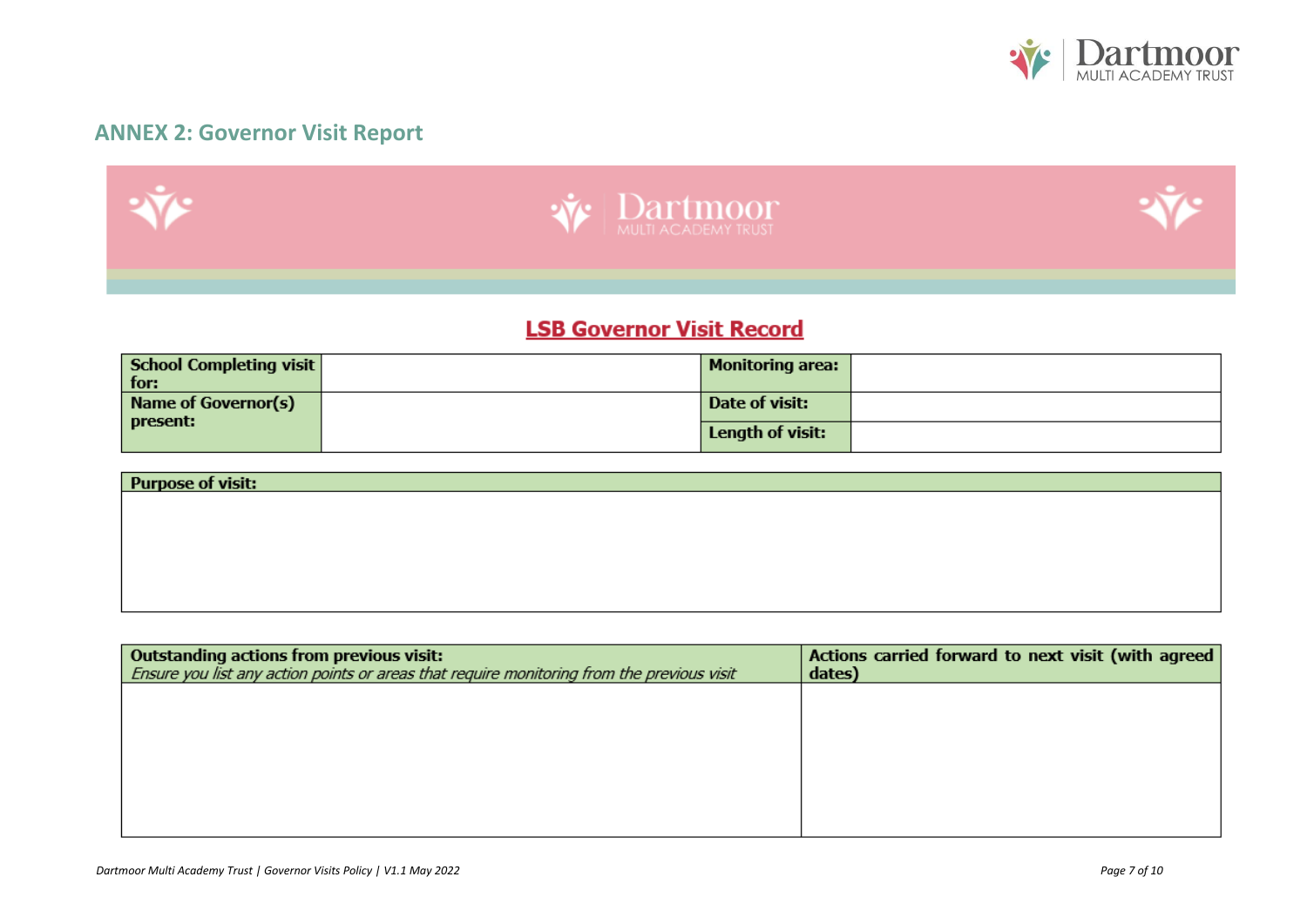







| <b>Questions and responses:</b><br>Ensure you have reviewed the previous visit form to capture any actions | <b>Evidence gained:</b> |
|------------------------------------------------------------------------------------------------------------|-------------------------|
|                                                                                                            |                         |
|                                                                                                            |                         |
|                                                                                                            |                         |
|                                                                                                            |                         |
|                                                                                                            |                         |

Observations noticed during the visit:<br>Please note any positive or negative general observations whilst completing the visit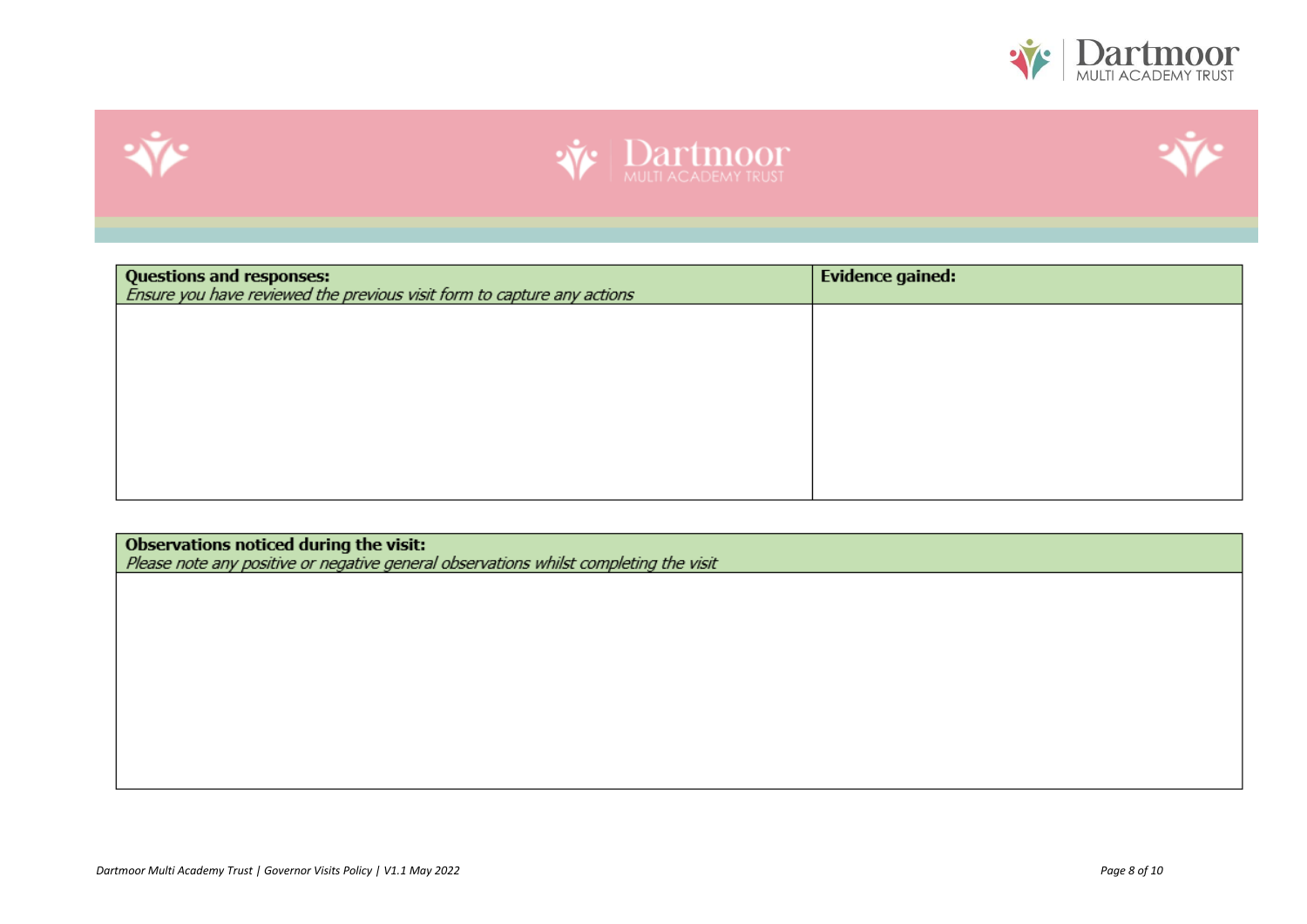







Key Indicators: (check the previous report to note the risks and challenges and whether these have been addressed) Challenges made during meeting: (please note where and how challenges Risks: (please highlight any key risks noted during the visit) were made)